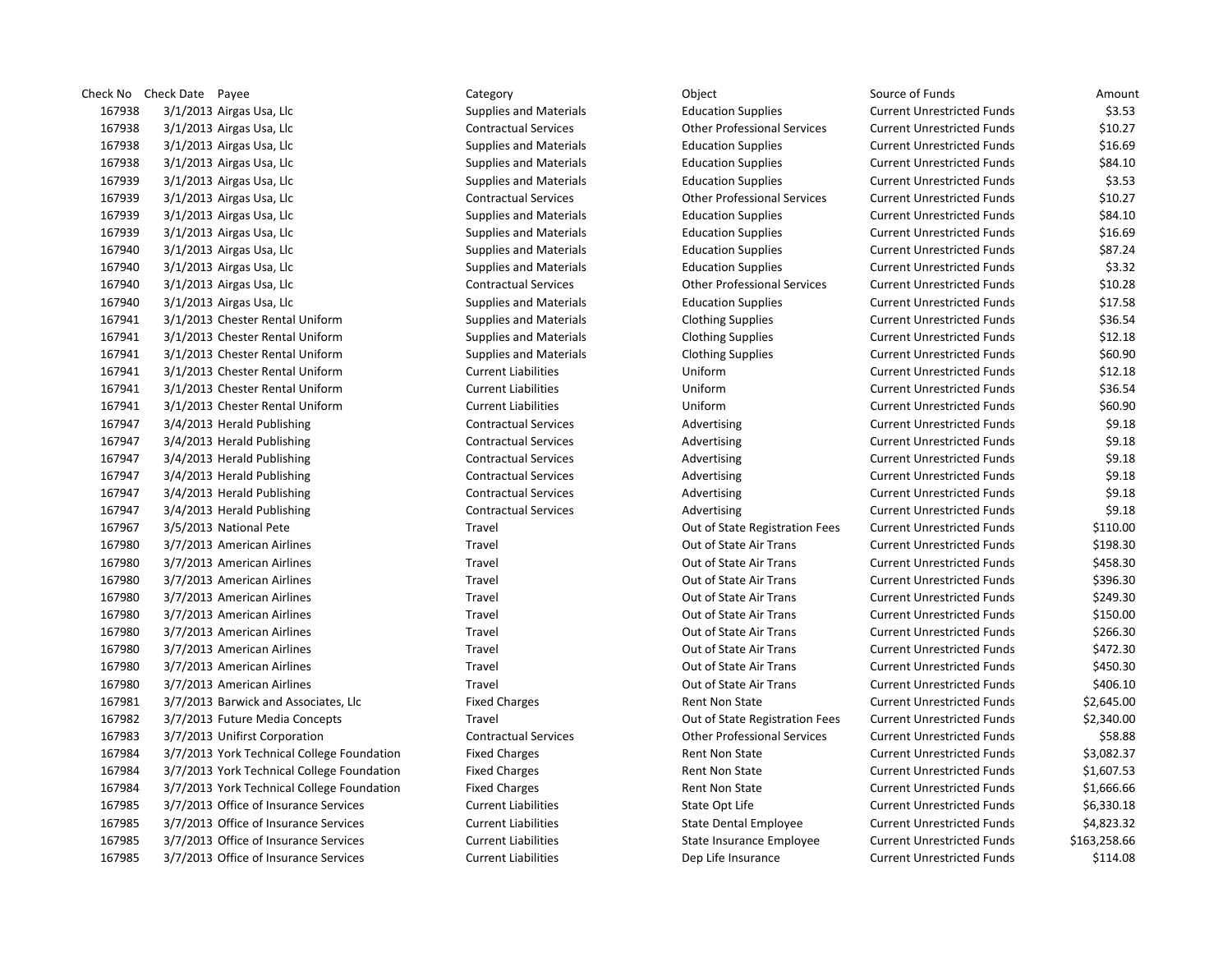3/7/2013 Office of Insurance Services Current Liabilities Supp Long Term Disability Current Unrestricted Funds \$1,666.60 3/7/2013 Office of Insurance Services Current Liabilities Dental Plus Employee Current Unrestricted Funds \$3,477.86 3/7/2013 Office of Insurance Services Current Liabilities Tobacco Surcharge Current Unrestricted Funds \$1,320.00 3/7/2013 Office of Insurance Services Current Liabilities State Vison Plan Current Unrestricted Funds \$1,508.08 3/8/2013 Surveillance, Resources, and Invest Op Revenue - Other Current Unres SRI Current Unrestricted Funds \$381.50 3/8/2013 Surveillance, Resources, and Invest Op Revenue - Other Current Unres SRI Current Unrestricted Funds \$54.50 3/11/2013 Act Compass/Esl Course Placement Se Contractual Services Other Professional Services Current Unrestricted Funds \$1,066.00 3/11/2013 Adams Outdoor Advertising of Nc Contractual Services Advertising Current Unrestricted Funds \$1,500.00 3/11/2013 Airgas Usa, Llc Supplies and Materials Education Supplies Current Unrestricted Funds \$10.65 3/11/2013 Airgas Usa, Llc Supplies and Materials Education Supplies Current Unrestricted Funds \$513.80 3/11/2013 Airgas Usa, Llc Supplies and Materials Education Supplies Current Unrestricted Funds \$429.40 3/11/2013 Airgas Usa, Llc Supplies and Materials Education Supplies Current Unrestricted Funds \$256.66 3/11/2013 Airgas Usa, Llc Supplies and Materials Education Supplies Current Unrestricted Funds \$84.68 3/11/2013 Airgas Usa, Llc Contractual Services Other Professional Services Current Unrestricted Funds \$51.48 3/11/2013 Atlanta Dental Supply Contractual Services General Repair Current Unrestricted Funds \$136.00 3/11/2013 Baker and Taylor Equipment Library Books, Maps & Film Current Unrestricted Funds \$20.25 167994 3/11/2013 Baker and Taylor Carries Counter Equipment Library Books, Maps & Film Current Unrestricted Funds \$150.16 3/11/2013 Baker and Taylor Equipment Library Books, Maps & Film Current Unrestricted Funds \$20.25 167994 3/11/2013 Baker and Taylor Carries Communication Equipment Library Books, Maps & Film Current Unrestricted Funds \$140.00 3/11/2013 Baker and Taylor Equipment Library Books, Maps & Film Current Unrestricted Funds (\$20.21) 3/11/2013 Bryant Supply Co. Equipment Educational Equipment Current Unrestricted Funds \$791.42 3/11/2013 Bryant Supply Co. Equipment Educational Equipment Current Unrestricted Funds \$791.42 3/11/2013 C C Dickson Contractual Services General Repair Current Unrestricted Funds \$114.02 3/11/2013 C C Dickson Contractual Services General Repair Current Unrestricted Funds \$182.07 167997 3/11/2013 C C Dickson Contractual Services Contractual Services General Repair Current Unrestricted Funds \$108.36 3/11/2013 Canteen Vending Supplies and Materials Food Supplies Current Unrestricted Funds \$201.27 3/11/2013 Career Step Llc Contractual Services Other Professional Services Current Unrestricted Funds \$309.00 3/11/2013 Caretaker Management Service Inc Contractual Services Other Professional Services Current Unrestricted Funds \$850.00 3/11/2013 Catering Affairs Supplies and Materials Food Supplies Current Unrestricted Funds \$1,275.58 168002 3/11/2013 Cdwg S1,447.10 3/11/2013 City Electric Accounts - Sc Contractual Services Other Professional Services Current Unrestricted Funds \$186.76 3/11/2013 City Electric Accounts - Sc Supplies and Materials Maintenance Supplies Current Unrestricted Funds \$1,500.00 3/11/2013 City Electric Accounts - Sc Contractual Services General Repair Current Unrestricted Funds \$45.60 3/11/2013 City Electric Accounts - Sc Contractual Services General Repair Current Unrestricted Funds \$41.13 3/11/2013 Comporium Communications Contractual Services Data Processing Serv Current Restricted Funds \$506.88 3/11/2013 Comporium Communications Contractual Services Data Processing Serv Current Restricted Funds \$689.70 3/11/2013 Comporium Communications Supplies and Materials Data Processing Supplies Current Restricted Funds \$754.08 3/11/2013 Comporium Communications Supplies and Materials Data Processing Supplies Current Restricted Funds \$595.52 3/11/2013 Comporium Communications Supplies and Materials Data Processing Supplies Current Restricted Funds \$2,202.32 3/11/2013 Comporium Communications Supplies and Materials Data Processing Supplies Current Restricted Funds \$600.00 3/11/2013 Comporium Communications Contractual Services Data Processing Serv Current Restricted Funds \$3,500.00 3/11/2013 Comporium Communications Supplies and Materials Data Processing Supplies Current Restricted Funds (\$0.01) 3/11/2013 Cox's Rock Hill Inc Contractual Services Other Professional Services Current Unrestricted Funds \$1,425.00 3/11/2013 Cullum Services Inc Contractual Services Other Professional Services County Projects \$15,531.26 3/11/2013 Cullum Services Inc Contractual Services Other Professional Services County Projects \$5,818.74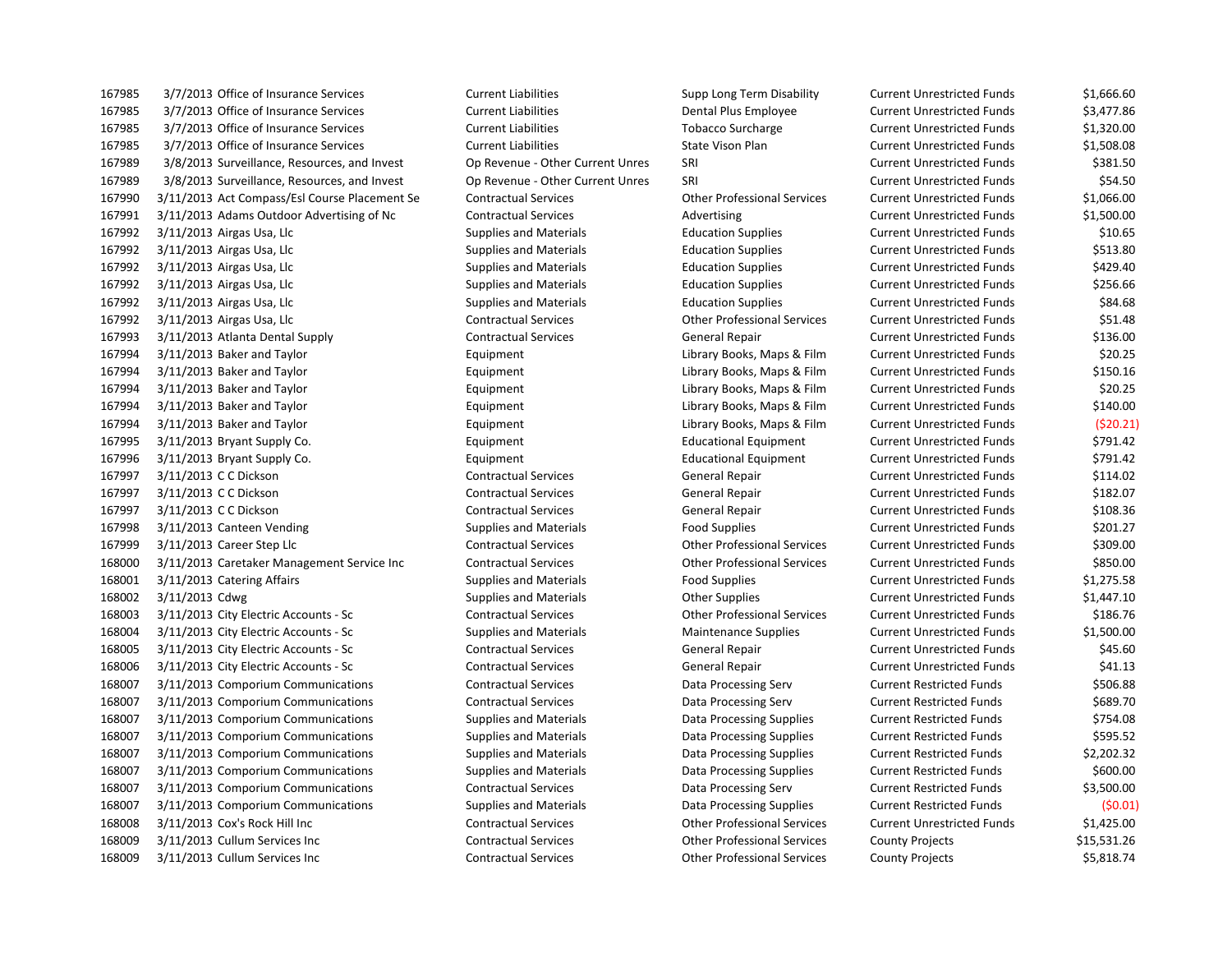3/11/2013 Education to Go Contractual Services Other Professional Services Current Unrestricted Funds \$180.00 3/11/2013 Education to Go Contractual Services Other Professional Services Current Unrestricted Funds \$2.25 3/11/2013 Education to Go Contractual Services Other Professional Services Current Unrestricted Funds \$120.00 3/11/2013 Education to Go Contractual Services Other Professional Services Current Unrestricted Funds \$60.00 3/11/2013 Education to Go Contractual Services Other Professional Services Current Unrestricted Funds \$2.25 3/11/2013 Education to Go Contractual Services Other Professional Services Current Unrestricted Funds \$2.25 3/11/2013 Fastenal Contractual Services Other Contractual Services Current Unrestricted Funds \$142.71 3/11/2013 Fastenal Contractual Services Other Contractual Services Current Unrestricted Funds \$4.88 3/11/2013 Ferguson Enterprises No 34 Contractual Services General Repair Current Unrestricted Funds \$39.86 3/11/2013 Firstlab Contractual Services Other Professional Services Current Unrestricted Funds \$94.25 3/11/2013 Fortune Academy Inc Contractual Services Other Professional Services Current Unrestricted Funds \$234.00 3/11/2013 Gateway Supply Company Contractual Services General Repair Current Unrestricted Funds \$152.36 3/11/2013 Genesis Technologies Supplies and Materials Other Supplies Current Unrestricted Funds \$7,398.00 3/11/2013 George Scott and Associates, Inc Contractual Services General Repair Current Unrestricted Funds \$640.00 3/11/2013 George Scott and Associates, Inc Contractual Services General Repair Current Unrestricted Funds \$40.00 3/11/2013 George Scott and Associates, Inc Contractual Services General Repair Current Unrestricted Funds \$1,640.00 3/11/2013 Graybar Electric Co Contractual Services General Repair Current Unrestricted Funds \$34.45 3/11/2013 Graybar Electric Co Contractual Services General Repair Current Unrestricted Funds \$87.52 3/11/2013 Graybar Electric Co Contractual Services General Repair Current Unrestricted Funds \$147.34 3/11/2013 Herf Jones Inc Contractual Services Printing Current Unrestricted Funds \$1,202.50 3/11/2013 Hewlett Packard Direct Supplies and Materials Other Supplies Current Unrestricted Funds \$3,447.12 3/11/2013 Hewlett Packard Direct Supplies and Materials Other Supplies Current Unrestricted Funds \$1,528.50 3/11/2013 Hewlett Packard Direct Supplies and Materials Other Supplies Current Unrestricted Funds (\$0.01) 3/11/2013 Honey Baked Ham Company Supplies and Materials Food Supplies Current Unrestricted Funds \$895.32 3/11/2013 Honey Baked Ham Company Supplies and Materials Food Supplies Current Unrestricted Funds \$217.55 3/11/2013 Honey Baked Ham Company Supplies and Materials Food Supplies Current Unrestricted Funds \$97.08 3/11/2013 Honey Baked Ham Company Supplies and Materials Food Supplies Current Unrestricted Funds \$1,686.68 3/11/2013 Honey Baked Ham Company Supplies and Materials Food Supplies Current Unrestricted Funds \$52.76 3/11/2013 Honey Baked Ham Company Supplies and Materials Food Supplies Current Unrestricted Funds \$35.95 3/11/2013 Honey Baked Ham Company Supplies and Materials Food Supplies Current Unrestricted Funds \$107.86 3/11/2013 Howard's Automotive, Llc Contractual Services General Repair Current Unrestricted Funds \$665.77 3/11/2013 Jacksons Kitchen Supplies and Materials Food Supplies Current Unrestricted Funds \$1,752.00 3/11/2013 Jacksons Kitchen Supplies and Materials Food Supplies Current Unrestricted Funds \$1,077.75 3/11/2013 Jer Group Inc Contractual Services Other Professional Services Current Unrestricted Funds \$1,527.00 3/11/2013 YTC Employee Contractual Services General Repair Current Unrestricted Funds \$32.74 3/11/2013 Chad Lockart Contractual Services Other Professional Services Current Restricted Funds \$2,500.00 3/11/2013 McVeigh & Mangum Engineering, Inc Permanent Improvements Fees, Arch, Eng & Other County Projects \$7,029.90 168033 3/11/2013 Melanie Rowe Catering Supplies and Materials Food Supplies Food Supplies Current Unrestricted Funds \$2,128.50 3/11/2013 Melanie Rowe Catering Supplies and Materials Food Supplies Current Unrestricted Funds \$3,150.00 3/11/2013 Mid-Carolina Ahec, Inc. Contractual Services Other Professional Services Current Unrestricted Funds \$258.00 3/11/2013 Mid-Carolina Ahec, Inc. Contractual Services Other Professional Services Current Unrestricted Funds \$36.00 3/11/2013 Mid-Carolina Ahec, Inc. Contractual Services Other Professional Services Current Unrestricted Funds \$40.00 3/11/2013 Oce' Imagistec Inc Supplies and Materials Photocopy Supplies Current Restricted Funds \$20.19

 3/11/2013 Dell Computer Corporation Supplies and Materials Education Supplies Current Unrestricted Funds \$779.00 3/11/2013 Oce' Imagistec Inc Supplies and Materials Photocopy Supplies Current Unrestricted Funds \$111.77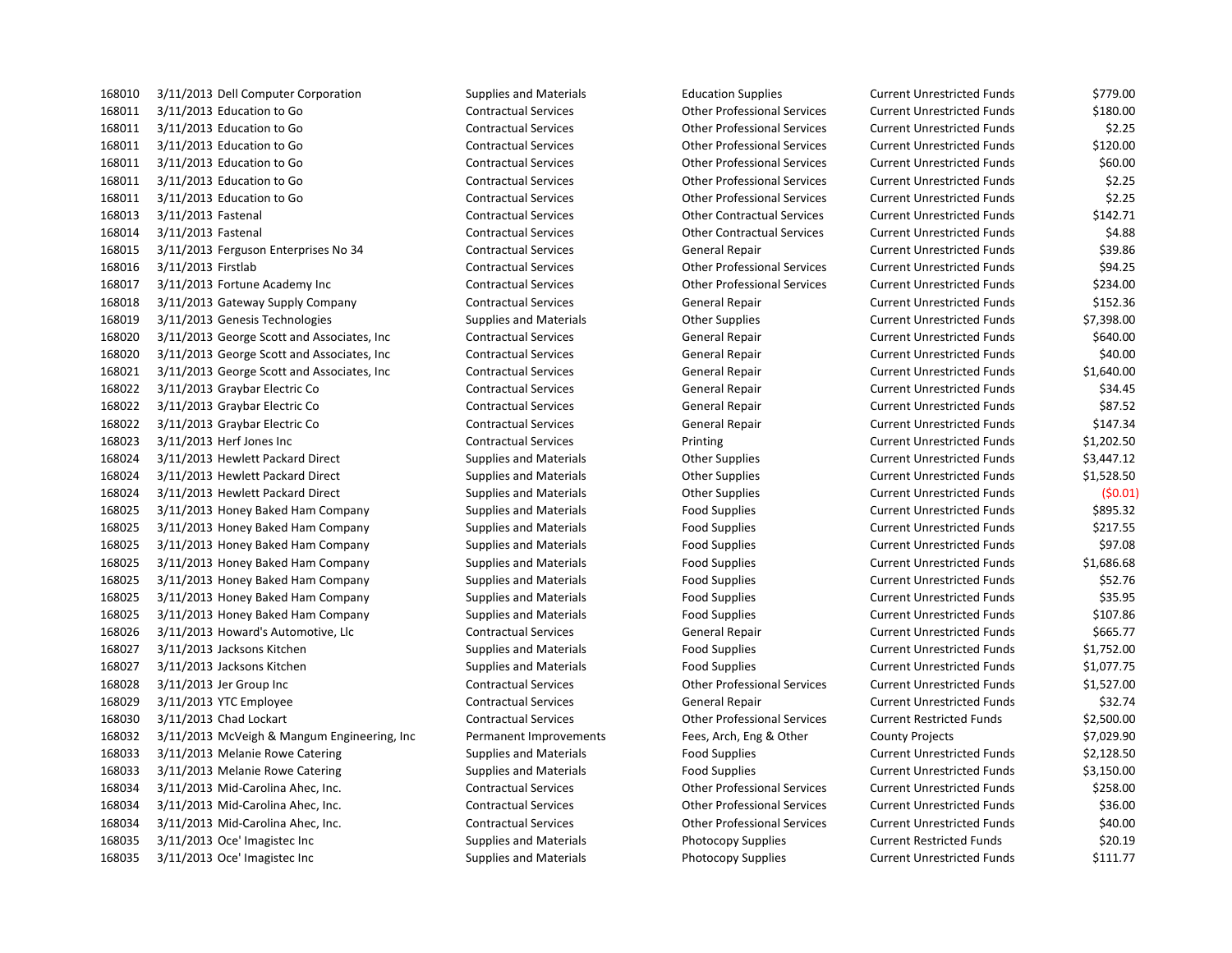3/11/2013 Oce' Imagistec Inc Fixed Charges Leased To Own Equip Current Unrestricted Funds \$276.04 3/11/2013 Panera Llc Supplies and Materials Food Supplies Current Unrestricted Funds \$45.68 168036 3/11/2013 Panera Llc Supplies and Materials Food Supplies Food Supplies Current Unrestricted Funds \$18.94 168036 3/11/2013 Panera Llc Supplies and Materials Food Supplies Food Supplies Current Unrestricted Funds \$485.88 168036 3/11/2013 Panera Llc Supplies and Materials Food Supplies Food Supplies Current Unrestricted Funds \$893.26 3/11/2013 Panera Llc Supplies and Materials Food Supplies Current Unrestricted Funds \$65.75 3/11/2013 Panera Llc Supplies and Materials Food Supplies Current Unrestricted Funds \$202.76 3/11/2013 Panera Llc Supplies and Materials Food Supplies Current Unrestricted Funds \$39.49 168036 3/11/2013 Panera Llc Supplies and Materials Food Supplies Food Supplies Current Unrestricted Funds \$195.67 168036 3/11/2013 Panera Llc Supplies and Materials Food Supplies Food Supplies Current Unrestricted Funds \$60.63 3/11/2013 Porter Paints Contractual Services General Repair Current Unrestricted Funds \$166.49 3/11/2013 Quality Cleaning Janitor Services, Contractual Services Other Professional Services Current Unrestricted Funds \$395.00 3/11/2013 SC Manufacturing Extension Partners Contractual Services Other Professional Services Current Unrestricted Funds \$7,090.00 3/11/2013 The Sherwin-Williams Co. Contractual Services General Repair Current Unrestricted Funds \$12.28 3/11/2013 Shred With Us Contractual Services Other Professional Services Current Unrestricted Funds \$150.45 3/11/2013 Snipes Supplies and Materials Janitorial Supplies Current Unrestricted Funds \$374.21 168043 3/11/2013 Softdocs Inc Supplies and Materials Complies Current Unrestricted Funds 5271.35 168043 3/11/2013 Softdocs Inc Supplies and Materials Complies Current Unrestricted Funds 5189.75 3/11/2013 Softdocs Inc Supplies and Materials Office Supplies Current Unrestricted Funds \$64.18 3/11/2013 Softdocs Inc Supplies and Materials Office Supplies Current Unrestricted Funds \$0.01 3/11/2013 Southeastern Paper Group, Inc Supplies and Materials Janitorial Supplies Current Unrestricted Funds \$1,906.74 3/11/2013 Unifirst Corporation Contractual Services Other Professional Services Current Unrestricted Funds \$58.88 3/11/2013 Unifirst Corporation Contractual Services Other Professional Services Current Unrestricted Funds \$59.76 3/11/2013 Unifirst Corporation Contractual Services Other Professional Services Current Unrestricted Funds \$58.88 3/11/2013 Unifirst Corporation Contractual Services Other Professional Services Current Unrestricted Funds \$58.88 3/11/2013 Unifirst Corporation Contractual Services Other Professional Services Current Unrestricted Funds \$58.88 168046 3/11/2013 Virco Inc Current Current Unrestricted Funds Supplies And Materials Current Unrestricted Funds St.900.80 168046 3/11/2013 Virco Inc Current Unrestricted Funds Samplies and Materials Current Unrestricted Funds S223.08 3/11/2013 Waste Management of the Carolinas Contractual Services Utilities Current Unrestricted Funds \$181.15 168048 3/11/2013 Wilson Nursery **Supplies and Materials** Other Supplies Mater Plan Master Plan \$810.00 168048 3/11/2013 Wilson Nursery **Supplies and Materials** Other Supplies Mater Plan Master Plan \$1,400.00 168048 3/11/2013 Wilson Nursery **Supplies and Materials** Cher Supplies Materials Master Plan 5228.00 168048 3/11/2013 Wilson Nursery **Supplies and Materials** Other Supplies Mater Plan Master Plan \$286.00 168048 3/11/2013 Wilson Nursery National Supplies and Materials Communics Communics Communication Mater Plan \$90.00 3/11/2013 Rock Hill Economic Development Corp Contractual Services Other Professional Services Current Unrestricted Funds \$651.38 3/12/2013 Carolina Public Relations/Marketing Contractual Services Advertising Current Unrestricted Funds \$1,500.00 168377 3/12/2013 Carolina Public Relations/Marketing Contractual Services Advertising Current Unrestricted Funds \$75.00 3/13/2013 Americant Trainco Inc Travel Out of State Registration Fees Current Unrestricted Funds \$990.00 3/13/2013 Americant Trainco Inc Travel Out of State Registration Fees Current Unrestricted Funds \$990.00 3/13/2013 Assoc of Surgical Technologists Travel Out of State Registration Fees Current Unrestricted Funds \$625.00 3/13/2013 First Sun Eap Contractual Services Other Professional Services Current Restricted Funds \$75.00 3/13/2013 Stephen L. Ingham Supplies and Materials Education Supplies Current Unrestricted Funds \$351.00 3/13/2013 National Business Education Assoc Fixed Charges Dues & Membership Fees Current Unrestricted Funds \$80.00 3/13/2013 S C Dept of Revenue Equipment Motor Vehicle Current Unrestricted Funds \$300.00 3/13/2013 Broadcast Music Inc Contractual Services Other Professional Services Current Unrestricted Funds \$782.60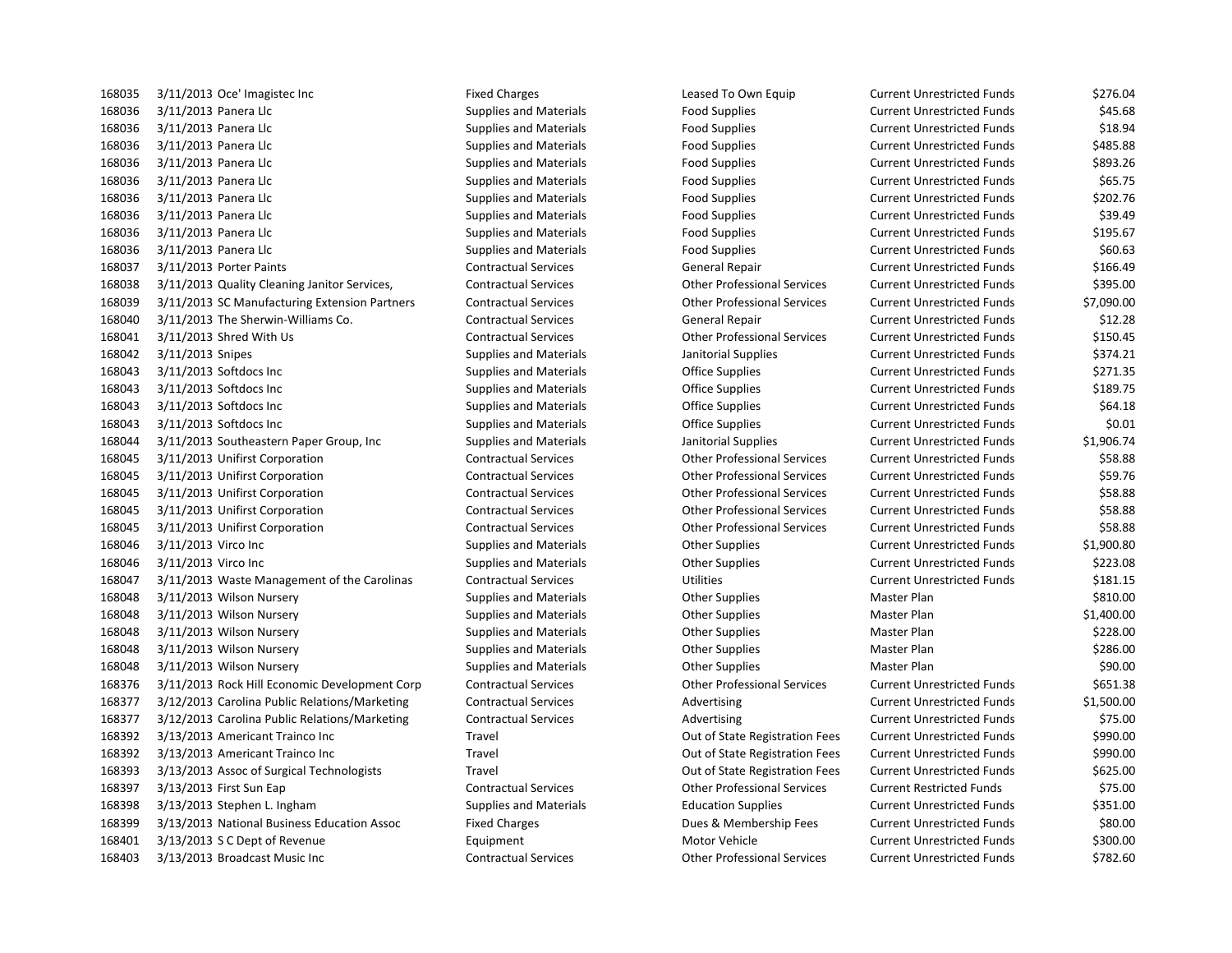3/14/2013 Specialty Risk Inc Fixed Charges Insurance Non-State Current Unrestricted Funds \$2,376.40 3/14/2013 Oakes Appliance and Refrigeration L Contractual Services General Repair Current Unrestricted Funds \$333.27 3/14/2013 Sysco Food Services of Charlotte Ll Supplies and Materials Food Supplies Current Unrestricted Funds \$80.40 3/14/2013 Sysco Food Services of Charlotte Ll Supplies and Materials Food Supplies Current Unrestricted Funds \$1,031.40 3/14/2013 Sysco Food Services of Charlotte Ll Supplies and Materials Food Supplies Current Unrestricted Funds \$80.50 3/14/2013 Sysco Food Services of Charlotte Ll Supplies and Materials Food Supplies Current Unrestricted Funds \$1,369.54 3/14/2013 Sysco Food Services of Charlotte Ll Supplies and Materials Food Supplies Current Unrestricted Funds \$50.45 3/14/2013 Sysco Food Services of Charlotte Ll Supplies and Materials Food Supplies Current Unrestricted Funds \$1,290.81 3/14/2013 Sysco Food Services of Charlotte Ll Supplies and Materials Food Supplies Current Unrestricted Funds \$37.48 3/14/2013 Sysco Food Services of Charlotte Ll Supplies and Materials Food Supplies Current Unrestricted Funds \$1,127.71 3/15/2013 All Interior Supply, Inc Supplies and Materials Maintenance Supplies Current Unrestricted Funds \$475.20 168461 3/15/2013 All Interior Supply, Inc Supplies and Materials Maintenance Supplies Current Unrestricted Funds \$403.20 3/15/2013 All Interior Supply, Inc Supplies and Materials Maintenance Supplies Current Unrestricted Funds \$566.40 3/15/2013 All Interior Supply, Inc Supplies and Materials Maintenance Supplies Current Unrestricted Funds \$50.00 168462 3/15/2013 Alsco Supplies and Materials Materials Major Supplies Current Unrestricted Funds 5747.40 3/15/2013 City Club of Rock Hill Supplies and Materials Food Supplies Current Unrestricted Funds \$1,282.29 3/15/2013 Clegg's Termite & Pest Control Contractual Services Other Contractual Services Current Unrestricted Funds \$90.00 3/15/2013 Clegg's Termite & Pest Control Contractual Services Other Contractual Services Current Unrestricted Funds \$112.00 3/15/2013 The Compliance Centre Inc Contractual Services Other Professional Services Current Unrestricted Funds \$1,185.00 3/15/2013 The Compliance Centre Inc Contractual Services Other Professional Services Current Unrestricted Funds \$865.00 3/15/2013 The Compliance Centre Inc Contractual Services Other Professional Services Current Unrestricted Funds \$545.00 3/15/2013 Education to Go Contractual Services Other Professional Services Current Unrestricted Funds \$1,335.00 3/15/2013 Ellucian Inc Contractual Services Other Professional Services Current Unrestricted Funds \$1,012.50 3/15/2013 Ellucian Inc Contractual Services Other Professional Services Current Unrestricted Funds \$1,575.00 3/15/2013 The Equipment Room Supplies and Materials Clothing Supplies Current Unrestricted Funds \$88.13 3/15/2013 The Equipment Room Supplies and Materials Clothing Supplies Current Unrestricted Funds \$100.95 3/15/2013 The Equipment Room Supplies and Materials Clothing Supplies Current Unrestricted Funds \$181.16 3/15/2013 Lowes Home Centers Contractual Services General Repair Current Unrestricted Funds \$85.34 3/15/2013 Lowes Home Centers Contractual Services General Repair Current Unrestricted Funds \$119.04 3/15/2013 Lowes Home Centers Contractual Services General Repair Current Unrestricted Funds (\$25.70) 3/15/2013 Lowes Home Centers Contractual Services General Repair Current Unrestricted Funds \$129.16 3/15/2013 Lowes Home Centers Contractual Services General Repair Current Unrestricted Funds \$54.08 3/15/2013 Lowes Home Centers Contractual Services General Repair Current Unrestricted Funds \$137.62 3/15/2013 Lowes Home Centers Contractual Services General Repair Current Unrestricted Funds \$310.03 3/15/2013 Lowes Home Centers Contractual Services General Repair Current Unrestricted Funds (\$81.95) 3/15/2013 Lowes Home Centers Contractual Services General Repair Current Unrestricted Funds \$76.52 3/15/2013 Lowes Home Centers Contractual Services General Repair Current Unrestricted Funds \$34.20 3/15/2013 N C H Software Supplies and Materials Education Supplies Current Unrestricted Funds \$700.00 3/15/2013 Oce' Imagistec Inc Fixed Charges Rental Other Current Unrestricted Funds \$18.00 3/15/2013 Oce' Imagistec Inc Fixed Charges Leased To Own Equip Current Unrestricted Funds \$68.28 3/15/2013 Ontario Investments Inc Fixed Charges Leased To Own Equip Current Unrestricted Funds \$1,414.35 3/15/2013 Ontario Investments Inc Fixed Charges Leased To Own Equip Current Unrestricted Funds \$1,305.39 3/15/2013 Emily M. Pilloton Contractual Services Other Professional Services Current Restricted Funds \$2,500.00 3/15/2013 Regroup.Com Contractual Services Other Contractual Services Current Unrestricted Funds \$5,000.00

3/14/2013 Chester Metropolitan District Contractual Services Utilities Current Unrestricted Funds \$60.43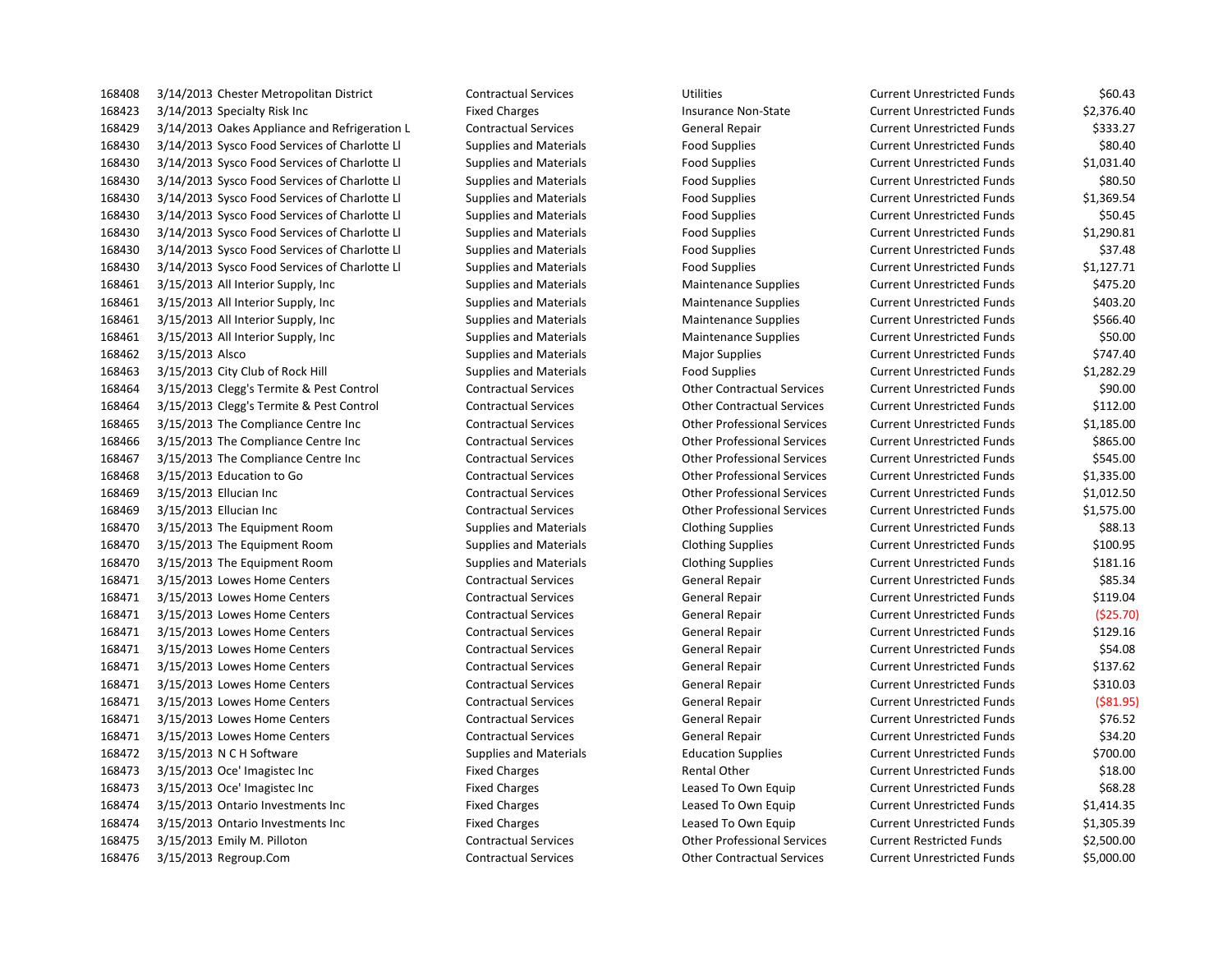| 168477 | 3/15/2013 Softdocs Inc                      | Supplies and Materials        | Office Supplies                    | Current Unrestricted Funds        | \$89.75     |
|--------|---------------------------------------------|-------------------------------|------------------------------------|-----------------------------------|-------------|
| 168477 | 3/15/2013 Softdocs Inc                      | <b>Supplies and Materials</b> | Office Supplies                    | <b>Current Unrestricted Funds</b> | \$19.92     |
| 168477 | 3/15/2013 Softdocs Inc                      | <b>Supplies and Materials</b> | <b>Office Supplies</b>             | <b>Current Unrestricted Funds</b> | \$0.00      |
| 168477 | 3/15/2013 Softdocs Inc                      | <b>Contractual Services</b>   | <b>Other Contractual Services</b>  | <b>Current Unrestricted Funds</b> | \$8,100.00  |
| 168477 | 3/15/2013 Softdocs Inc                      | <b>Contractual Services</b>   | Printing                           | <b>Current Unrestricted Funds</b> | \$1,306.45  |
| 168477 | 3/15/2013 Softdocs Inc                      | <b>Contractual Services</b>   | Printing                           | <b>Current Unrestricted Funds</b> | \$91.27     |
| 168477 | 3/15/2013 Softdocs Inc                      | <b>Contractual Services</b>   | <b>Other Professional Services</b> | <b>Current Unrestricted Funds</b> | \$500.00    |
| 168478 | 3/15/2013 Software House International Corp | <b>Contractual Services</b>   | <b>Other Contractual Services</b>  | <b>Current Unrestricted Funds</b> | \$9,780.15  |
| 168478 | 3/15/2013 Software House International Corp | <b>Contractual Services</b>   | <b>Other Contractual Services</b>  | <b>Current Unrestricted Funds</b> | \$1,017.00  |
| 168478 | 3/15/2013 Software House International Corp | <b>Contractual Services</b>   | <b>Other Contractual Services</b>  | <b>Current Unrestricted Funds</b> | \$0.00      |
| 168478 | 3/15/2013 Software House International Corp | <b>Contractual Services</b>   | <b>Other Contractual Services</b>  | <b>Current Unrestricted Funds</b> | \$0.00      |
| 168479 | 3/15/2013 Staffmark                         | <b>Contractual Services</b>   | <b>Other Professional Services</b> | <b>Current Unrestricted Funds</b> | \$255.40    |
| 168479 | 3/15/2013 Staffmark                         | <b>Contractual Services</b>   | <b>Other Contractual Services</b>  | <b>Current Unrestricted Funds</b> | \$1,050.28  |
| 168479 | 3/15/2013 Staffmark                         | <b>Contractual Services</b>   | <b>Other Contractual Services</b>  | <b>Current Unrestricted Funds</b> | \$1,105.48  |
| 168479 | 3/15/2013 Staffmark                         | <b>Contractual Services</b>   | <b>Other Professional Services</b> | <b>Current Unrestricted Funds</b> | \$255.40    |
| 168479 | 3/15/2013 Staffmark                         | <b>Contractual Services</b>   | <b>Other Professional Services</b> | <b>Current Unrestricted Funds</b> | \$504.42    |
| 168479 | 3/15/2013 Staffmark                         | <b>Contractual Services</b>   | <b>Other Professional Services</b> | <b>Current Unrestricted Funds</b> | \$504.42    |
| 168480 | 3/15/2013 Stericycle Inc                    | <b>Contractual Services</b>   | <b>Other Professional Services</b> | <b>Current Unrestricted Funds</b> | \$16.56     |
| 168480 | 3/15/2013 Stericycle Inc                    | <b>Contractual Services</b>   | <b>Other Professional Services</b> | <b>Current Unrestricted Funds</b> | \$115.86    |
| 168480 | 3/15/2013 Stericycle Inc                    | <b>Contractual Services</b>   | <b>Other Professional Services</b> | <b>Current Unrestricted Funds</b> | \$198.61    |
| 168481 | 3/15/2013 Turning Technologies              | <b>Supplies and Materials</b> | <b>Other Supplies</b>              | <b>Current Restricted Funds</b>   | \$11,094.00 |
| 168481 | 3/15/2013 Turning Technologies              | <b>Supplies and Materials</b> | <b>Other Supplies</b>              | <b>Current Restricted Funds</b>   | \$550.00    |
| 168481 | 3/15/2013 Turning Technologies              | <b>Supplies and Materials</b> | <b>Other Supplies</b>              | <b>Current Restricted Funds</b>   | \$1,089.00  |
| 168481 | 3/15/2013 Turning Technologies              | <b>Supplies and Materials</b> | <b>Other Supplies</b>              | <b>Current Restricted Funds</b>   | \$150.00    |
| 168481 | 3/15/2013 Turning Technologies              | <b>Supplies and Materials</b> | <b>Other Supplies</b>              | <b>Current Restricted Funds</b>   | \$75.00     |
| 168482 | 3/15/2013 U Save Auto Rental                | Travel                        | Travel                             | <b>Current Unrestricted Funds</b> | \$123.03    |
| 168482 | 3/15/2013 U Save Auto Rental                | Travel                        | Travel                             | <b>Current Unrestricted Funds</b> | \$126.25    |
| 168482 | 3/15/2013 U Save Auto Rental                | Travel                        | Travel                             | <b>Current Unrestricted Funds</b> | \$152.98    |
| 168482 | 3/15/2013 U Save Auto Rental                | Travel                        | Travel                             | <b>Current Unrestricted Funds</b> | \$137.41    |
| 168482 | 3/15/2013 U Save Auto Rental                | Travel                        | Travel                             | <b>Current Unrestricted Funds</b> | \$42.90     |
| 168482 | 3/15/2013 U Save Auto Rental                | Travel                        | Travel                             | <b>Current Unrestricted Funds</b> | \$234.49    |
| 168482 | 3/15/2013 U Save Auto Rental                | Travel                        | Travel                             | <b>Current Unrestricted Funds</b> | \$118.14    |
| 168482 | 3/15/2013 U Save Auto Rental                | Travel                        | Travel                             | <b>Current Unrestricted Funds</b> | \$60.96     |
| 168482 | 3/15/2013 U Save Auto Rental                | Travel                        | Travel                             | <b>Current Unrestricted Funds</b> | \$76.61     |
| 168483 | 3/15/2013 West Group                        | Equipment                     | Library Books, Maps & Film         | <b>Current Unrestricted Funds</b> | \$648.20    |
| 168483 | 3/15/2013 West Group                        | Equipment                     | Library Books, Maps & Film         | <b>Current Unrestricted Funds</b> | \$648.20    |
| 168483 | 3/15/2013 West Group                        | Equipment                     | Library Books, Maps & Film         | <b>Current Unrestricted Funds</b> | \$472.80    |
| 168483 | 3/15/2013 West Group                        | Equipment                     | Library Books, Maps & Film         | <b>Current Unrestricted Funds</b> | \$472.80    |
| 168485 | 3/18/2013 Greystones Consulting Llc         | Travel                        | Out of State Registration Fees     | <b>Current Restricted Funds</b>   | \$75.00     |
| 168487 | 3/18/2013 Herald Publishing                 | <b>Contractual Services</b>   | Advertising                        | <b>Current Unrestricted Funds</b> | \$2,845.00  |
| 168487 | 3/18/2013 Herald Publishing                 | <b>Contractual Services</b>   | Advertising                        | <b>Current Unrestricted Funds</b> | \$9.18      |
| 168487 | 3/18/2013 Herald Publishing                 | <b>Contractual Services</b>   | Advertising                        | <b>Current Unrestricted Funds</b> | \$9.18      |
| 168487 | 3/18/2013 Herald Publishing                 | <b>Contractual Services</b>   | Advertising                        | <b>Current Unrestricted Funds</b> | \$9.18      |
| 168487 | 3/18/2013 Herald Publishing                 | <b>Contractual Services</b>   | Advertising                        | <b>Current Unrestricted Funds</b> | \$9.18      |
| 168488 | 3/18/2013 Lancaster News                    | <b>Contractual Services</b>   | Advertising                        | <b>Current Unrestricted Funds</b> | \$1,403.04  |

| <b>Current Unrestricted Funds</b> | \$89.75     |
|-----------------------------------|-------------|
| <b>Current Unrestricted Funds</b> | \$19.92     |
| <b>Current Unrestricted Funds</b> | \$0.00      |
| <b>Current Unrestricted Funds</b> | \$8,100.00  |
| <b>Current Unrestricted Funds</b> | \$1,306.45  |
| <b>Current Unrestricted Funds</b> | \$91.27     |
| <b>Current Unrestricted Funds</b> | \$500.00    |
| <b>Current Unrestricted Funds</b> | \$9,780.15  |
| <b>Current Unrestricted Funds</b> | \$1,017.00  |
| <b>Current Unrestricted Funds</b> | \$0.00      |
| <b>Current Unrestricted Funds</b> | \$0.00      |
| <b>Current Unrestricted Funds</b> | \$255.40    |
| <b>Current Unrestricted Funds</b> | \$1,050.28  |
| <b>Current Unrestricted Funds</b> | \$1,105.48  |
| <b>Current Unrestricted Funds</b> | \$255.40    |
| <b>Current Unrestricted Funds</b> | \$504.42    |
| <b>Current Unrestricted Funds</b> | \$504.42    |
| <b>Current Unrestricted Funds</b> | \$16.56     |
| <b>Current Unrestricted Funds</b> | \$115.86    |
| <b>Current Unrestricted Funds</b> | \$198.61    |
| <b>Current Restricted Funds</b>   | \$11,094.00 |
| <b>Current Restricted Funds</b>   | \$550.00    |
| <b>Current Restricted Funds</b>   | \$1,089.00  |
| <b>Current Restricted Funds</b>   | \$150.00    |
| <b>Current Restricted Funds</b>   | \$75.00     |
| <b>Current Unrestricted Funds</b> | \$123.03    |
| <b>Current Unrestricted Funds</b> | \$126.25    |
| <b>Current Unrestricted Funds</b> | \$152.98    |
| <b>Current Unrestricted Funds</b> | \$137.41    |
| <b>Current Unrestricted Funds</b> | \$42.90     |
| <b>Current Unrestricted Funds</b> | \$234.49    |
| <b>Current Unrestricted Funds</b> | \$118.14    |
| <b>Current Unrestricted Funds</b> | \$60.96     |
| <b>Current Unrestricted Funds</b> | \$76.61     |
| <b>Current Unrestricted Funds</b> | \$648.20    |
| <b>Current Unrestricted Funds</b> | \$648.20    |
| <b>Current Unrestricted Funds</b> | \$472.80    |
| <b>Current Unrestricted Funds</b> | \$472.80    |
| <b>Current Restricted Funds</b>   | \$75.00     |
| <b>Current Unrestricted Funds</b> | \$2,845.00  |
| <b>Current Unrestricted Funds</b> | \$9.18      |
| <b>Current Unrestricted Funds</b> | \$9.18      |
| <b>Current Unrestricted Funds</b> | \$9.18      |
| <b>Current Unrestricted Funds</b> | \$9.18      |
| <b>Current Unrestricted Funds</b> | \$1 403 04  |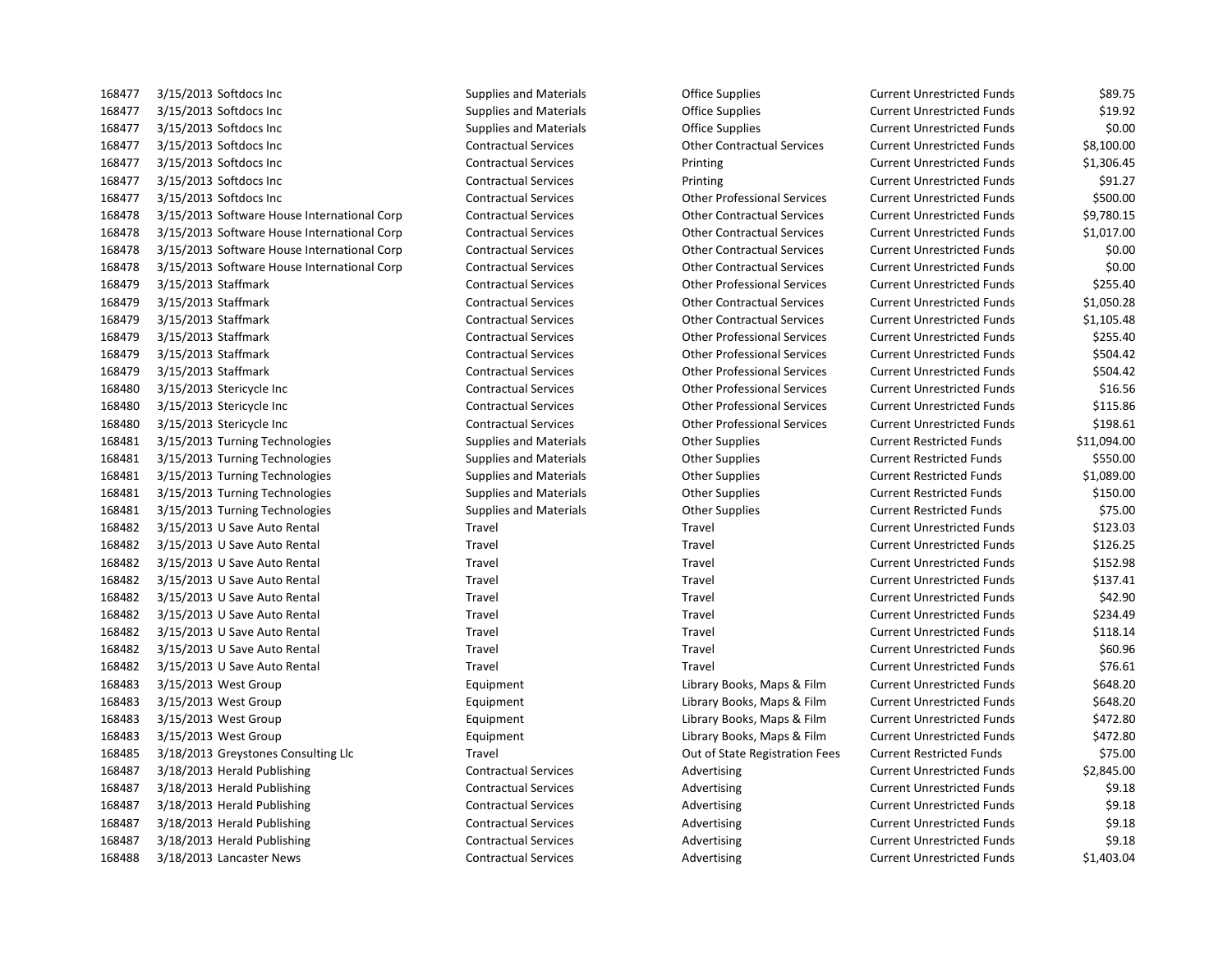| 168490 |                   | 3/19/2013 Assoc of Surgical Technologists     |
|--------|-------------------|-----------------------------------------------|
| 168491 |                   | 3/19/2013 Award Company of America            |
| 168492 |                   | 3/19/2013 City Club of Rock Hill              |
| 168492 |                   | 3/19/2013 City Club of Rock Hill              |
| 168493 |                   | 3/19/2013 Grace Industries Inc                |
| 168497 |                   | 3/19/2013 Mc Alister's Deli                   |
| 168507 |                   | 3/20/2013 Mc Alister's Deli                   |
| 168507 |                   | 3/20/2013 Mc Alister's Deli                   |
| 168511 |                   | 3/22/2013 Bank of America                     |
| 168513 |                   | 3/22/2013 Chester Metropolitan District       |
| 168515 |                   | 3/26/2013 Act Compass/Esl Course Placement Se |
| 168516 |                   | 3/26/2013 Airgas Usa, Llc                     |
| 168516 |                   | 3/26/2013 Airgas Usa, Llc                     |
| 168516 |                   | 3/26/2013 Airgas Usa, Llc                     |
| 168516 |                   | 3/26/2013 Airgas Usa, Llc                     |
| 168517 | 3/26/2013 Alsco   |                                               |
| 168518 |                   | 3/26/2013 Atlanta Dental Supply               |
| 168519 |                   | 3/26/2013 Joyce S. Baker                      |
| 168520 | 3/26/2013 Bi Lo   |                                               |
| 168521 | 3/26/2013 Brodart |                                               |
| 168522 |                   | 3/26/2013 C C Dickson                         |
| 168522 |                   | 3/26/2013 C C Dickson                         |
| 168523 |                   | 3/26/2013 Canteen Vending                     |
| 168523 |                   | 3/26/2013 Canteen Vending                     |
| 168524 |                   | 3/26/2013 City of Rock Hill                   |
| 168525 |                   | 3/26/2013 City of Rock Hill                   |
| 168526 |                   | 3/26/2013 Cline Brandt Kochenower and Company |
| 168527 |                   | 3/26/2013 Clinton Family Ford                 |
| 168529 |                   | 3/26/2013 Davis & Floyd, Inc.                 |
| 168529 |                   | 3/26/2013 Davis & Floyd, Inc.                 |
| 168530 |                   | 3/26/2013 Ellucian Inc                        |
| 168530 |                   | 3/26/2013 Ellucian Inc                        |
| 168531 |                   | 3/26/2013 The Equipment Room                  |
| 168531 |                   | 3/26/2013 The Equipment Room                  |
| 168531 |                   | 3/26/2013 The Equipment Room                  |
| 168532 |                   | 3/26/2013 Fort Mill B B Q Comp.               |
| 168532 |                   | 3/26/2013 Fort Mill B B Q Comp.               |
| 168533 |                   | 3/26/2013 Garvin Design Group Inc             |
| 168534 |                   | 3/26/2013 Graybar Electric Co                 |
| 168534 |                   | 3/26/2013 Graybar Electric Co                 |
| 168535 |                   | 3/26/2013 Honey Baked Ham Company             |
| 168535 |                   | 3/26/2013 Honey Baked Ham Company             |
| 168535 |                   | 3/26/2013 Honey Baked Ham Company             |
| 168535 |                   | 3/26/2013 Honey Baked Ham Company             |
| 168535 |                   | 3/26/2013 Honey Baked Ham Company             |

 3/19/2013 Assoc of Surgical Technologists Travel Out of State Registration Fees Current Unrestricted Funds \$275.00 3/19/2013 Award Company of America Supplies and Materials Other Supplies Current Unrestricted Funds \$77.95 Fixed Charges The Same of Club of Rock Hill Fixed Charges Current Unrestricted Funds The Same Same Same Same S 1683.33 16849 2.1914 Tixed Charges Current Unrestricted Funds 2.58.33 Current Unrestricted Funds 3/19/2013 Grace Industries Inc Contractual Services Other Professional Services Current Unrestricted Funds \$300.00 3/19/2013 Mc Alister's Deli Supplies and Materials Other Supplies Current Restricted Funds \$74.46 3/20/2013 Mc Alister's Deli Supplies and Materials Major Supplies Current Unrestricted Funds \$315.01 3/20/2013 Mc Alister's Deli Supplies and Materials Major Supplies Current Unrestricted Funds (\$0.01) 3/22/2013 Bank of America Current Liabilities A/P Bank of America Current Unrestricted Funds \$162,296.98 3/22/2013 Chester Metropolitan District Contractual Services Utilities Current Unrestricted Funds \$79.43 3/26/2013 Act Compass/Esl Course Placement Se Contractual Services Other Professional Services Current Unrestricted Funds \$403.00 3/26/2013 Airgas Usa, Llc Supplies and Materials Education Supplies Current Unrestricted Funds \$306.72 3/26/2013 Airgas Usa, Llc Supplies and Materials Education Supplies Current Unrestricted Funds \$298.52 3/26/2013 Airgas Usa, Llc Supplies and Materials Education Supplies Current Unrestricted Funds \$266.38 3/26/2013 Airgas Usa, Llc Supplies and Materials Education Supplies Current Unrestricted Funds \$79.81 3/26/2013 Alsco Supplies and Materials Major Supplies Current Unrestricted Funds \$1,471.42 3/26/2013 Atlanta Dental Supply Contractual Services General Repair Current Unrestricted Funds \$170.00 3/26/2013 Joyce S. Baker Contractual Services Other Professional Services Current Unrestricted Funds \$150.00 3/26/2013 Bi Lo Supplies and Materials Food Supplies Current Unrestricted Funds \$312.67 3/26/2013 Brodart Equipment Library Books, Maps & Film Current Unrestricted Funds \$1,521.45 3/26/2013 C C Dickson Contractual Services General Repair Current Unrestricted Funds \$12.71 3/26/2013 C C Dickson Contractual Services General Repair Current Unrestricted Funds \$330.26 3/26/2013 Canteen Vending Supplies and Materials Food Supplies Current Unrestricted Funds \$541.81 3/26/2013 Canteen Vending Supplies and Materials Food Supplies Current Unrestricted Funds \$292.56 3/26/2013 City of Rock Hill Supplies and Materials Fuel Current Unrestricted Funds \$1,656.83 3/26/2013 City of Rock Hill Supplies and Materials Fuel Current Unrestricted Funds \$1,418.90 3/26/2013 Cline Brandt Kochenower and Company Contractual Services Auditing, Acct, Fin. Services Current Unrestricted Funds \$2,500.00 3/26/2013 Clinton Family Ford Contractual Services General Repair Current Unrestricted Funds \$410.93 Permanent Improvements Fees, Arch, Eng & Other Master Plan \$14,525.00 Permanent Improvements **168.26 Reimbursables** Master Plan **Master Plan** \$163.26 3/26/2013 Ellucian Inc Contractual Services Other Professional Services Current Unrestricted Funds \$4,650.00 3/26/2013 Ellucian Inc Contractual Services Other Professional Services Current Unrestricted Funds \$1,125.00 3/26/2013 The Equipment Room Supplies and Materials Clothing Supplies Current Unrestricted Funds \$25.68 3/26/2013 The Equipment Room Supplies and Materials Clothing Supplies Current Unrestricted Funds \$400.00 3/26/2013 The Equipment Room Supplies and Materials Clothing Supplies Current Unrestricted Funds \$123.35 1682.80 Supplies and Materials **Food Supplies** Food Supplies Current Unrestricted Funds 1687.40 Supplies and Materials **Food Supplies A Current Unrestricted Funds** \$567.40 Permanent Improvements Fees, Arch, Eng & Other Unexpended Plant \$5,200.00 3/26/2013 Graybar Electric Co Contractual Services General Repair Current Unrestricted Funds \$56.60 3/26/2013 Graybar Electric Co Contractual Services General Repair Current Unrestricted Funds \$105.50 3/26/2013 Honey Baked Ham Company Supplies and Materials Food Supplies Current Unrestricted Funds \$109.19 3/26/2013 Honey Baked Ham Company Supplies and Materials Food Supplies Current Unrestricted Funds \$11.98 3/26/2013 Honey Baked Ham Company Supplies and Materials Food Supplies Current Unrestricted Funds (\$0.01) 3/26/2013 Honey Baked Ham Company Supplies and Materials Food Supplies Current Unrestricted Funds \$240.45 3/26/2013 Honey Baked Ham Company Supplies and Materials Food Supplies Current Unrestricted Funds \$59.59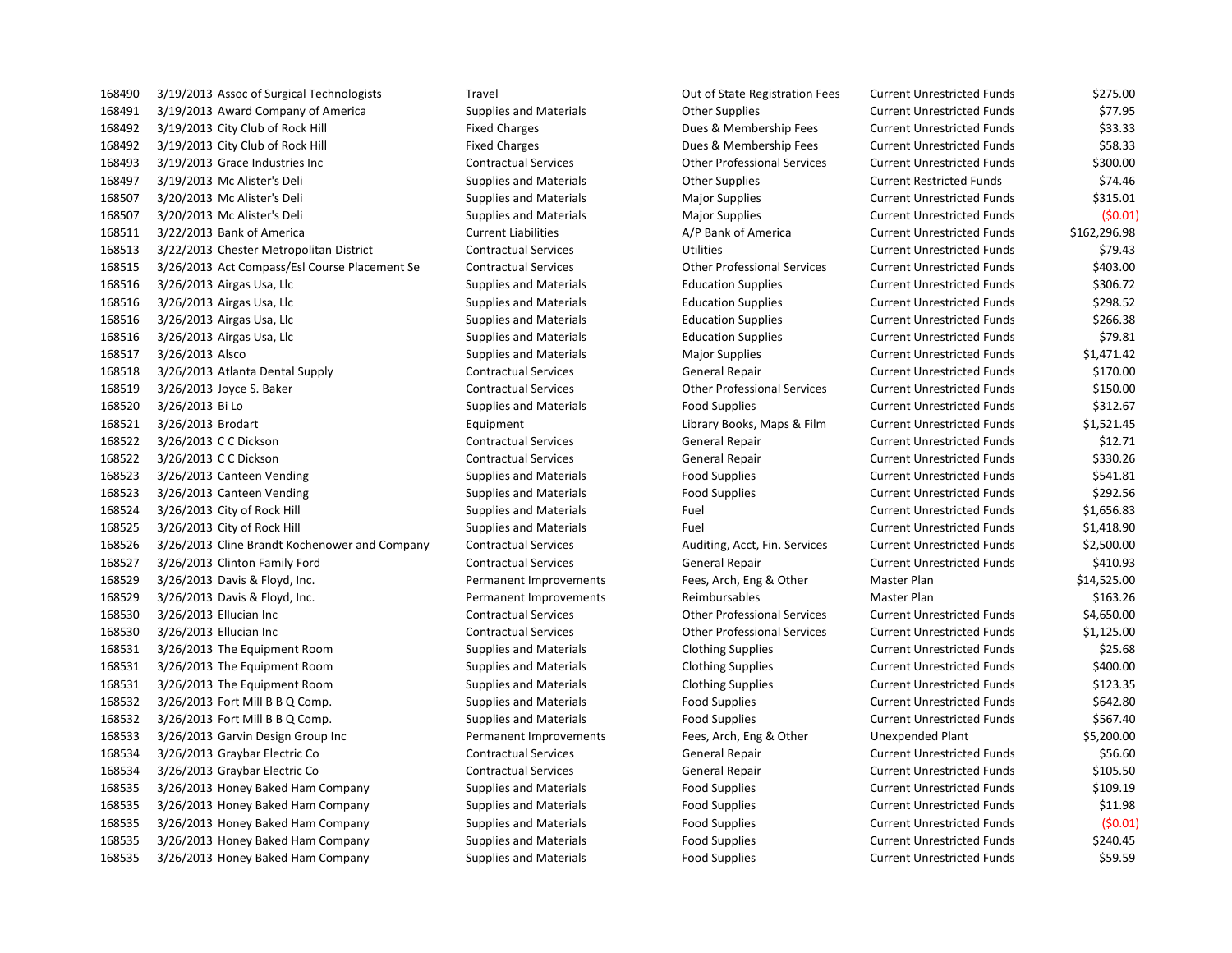3/26/2013 Howard's Automotive, Llc Contractual Services General Repair Current Unrestricted Funds \$19.96 3/26/2013 Howard's Automotive, Llc Contractual Services General Repair Current Unrestricted Funds \$1,391.00 3/26/2013 Howard's Automotive, Llc Contractual Services General Repair Current Unrestricted Funds \$54.89 3/26/2013 Howard's Automotive, Llc Contractual Services General Repair Current Unrestricted Funds \$300.00 3/26/2013 I T C Electronics Supplies and Materials Education Supplies Current Restricted Funds \$12,696.00 3/26/2013 I T C Electronics Supplies and Materials Education Supplies Current Restricted Funds \$201.84 168538 3/26/2013 Interstate Fleet Services Supplies and Materials Motor Vehicle Current Unrestricted Funds \$295.87 168539 3/26/2013 Interstate Supply Company Inc Supplies and Materials Janitorial Supplies Current Unrestricted Funds \$358.50 168539 3/26/2013 Interstate Supply Company Inc Supplies and Materials Janitorial Supplies Current Unrestricted Funds \$506.70 3/26/2013 Interstate Supply Company Inc Supplies and Materials Janitorial Supplies Current Unrestricted Funds \$627.20 3/26/2013 Jacksons Kitchen Supplies and Materials Food Supplies Current Unrestricted Funds \$5,775.00 3/26/2013 YTC Employee Contractual Services General Repair Current Unrestricted Funds \$11.10 3/26/2013 Kone Inc Contractual Services Other Contractual Services Current Unrestricted Funds \$440.00 3/26/2013 Metrographics Contractual Services Printing Current Unrestricted Funds \$560.00 3/26/2013 Metrographics Contractual Services Printing Current Unrestricted Funds \$20.00 3/26/2013 Metrographics Contractual Services Printing Current Unrestricted Funds \$895.00 3/26/2013 Metrographics Contractual Services Printing Current Unrestricted Funds \$20.00 168544 3/26/2013 Mulch Yard Sc, Llc Supplies and Materials Communics Communication Communics Mater Plan \$2,047.50 168544 3/26/2013 Mulch Yard Sc, Llc Supplies and Materials Communics Communication Communics Mater Plan \$120.00 3/26/2013 Oce' Imagistec Inc Supplies and Materials Photocopy Supplies Current Restricted Funds \$37.84 3/26/2013 Overhead Door of Rock Hill Contractual Services Other Professional Services Current Unrestricted Funds \$2,666.36 3/26/2013 Overhead Door of Rock Hill Contractual Services Other Professional Services Current Unrestricted Funds \$1,158.00 3/26/2013 Overhead Door of Rock Hill Contractual Services Other Professional Services Current Unrestricted Funds (\$0.01) 3/26/2013 Radco Construction Services Inc Contractual Services Other Professional Services Current Unrestricted Funds \$806.80 3/26/2013 Radio Communication Service Inc Contractual Services Other Professional Services Current Unrestricted Funds \$75.00 3/26/2013 Record Storage Systems Contractual Services Data Processing Serv Current Unrestricted Funds \$141.40 3/26/2013 The Sherwin-Williams Co. Contractual Services General Repair Current Unrestricted Funds \$17.61 3/26/2013 The Sherwin-Williams Co. Contractual Services General Repair Current Unrestricted Funds \$27.54 3/26/2013 Sourceone Healthcare Supplies and Materials Medical & Lab Supplies Current Unrestricted Funds \$90.22 3/26/2013 Southeastern Emergency Equipment Supplies and Materials Education Supplies Current Unrestricted Funds \$1,500.00 3/26/2013 Southeastern Emergency Equipment Supplies and Materials Education Supplies Current Unrestricted Funds \$1,500.00 3/26/2013 State Line Lighting Contractual Services General Repair Current Unrestricted Funds \$870.00 3/26/2013 State Line Lighting Contractual Services General Repair Current Unrestricted Funds \$1,020.00 3/26/2013 Tooling University Llc Contractual Services Other Professional Services Current Unrestricted Funds \$206.50 3/26/2013 Unified Av Systems Equipment Non Capitalized Equipment Current Unrestricted Funds \$4,676.10 3/26/2013 Unified Av Systems Equipment Non Capitalized Equipment Current Unrestricted Funds \$5,066.10 3/26/2013 Unified Av Systems Equipment Non Capitalized Equipment Current Unrestricted Funds \$430.02 168557 3/27/2013 Business Card Travel Travel Travel Current Unrestricted Funds \$206.10 168557 3/27/2013 Business Card Travel Travel Travel Current Unrestricted Funds \$335.26 3/27/2013 Business Card Travel Out of State Lodging Current Unrestricted Funds \$171.75 168557 3/27/2013 Business Card Travel Travel Travel Travel In State Lodging Current Unrestricted Funds \$217.28 3/27/2013 Business Card Travel In State Lodging Current Unrestricted Funds \$122.08 3/27/2013 Business Card Travel In State Lodging Current Unrestricted Funds \$122.08 3/27/2013 Business Card Travel In State Lodging Current Unrestricted Funds \$122.08 168557 3/27/2013 Business Card Travel Travel Travel and State Lodging Current Unrestricted Funds \$108.64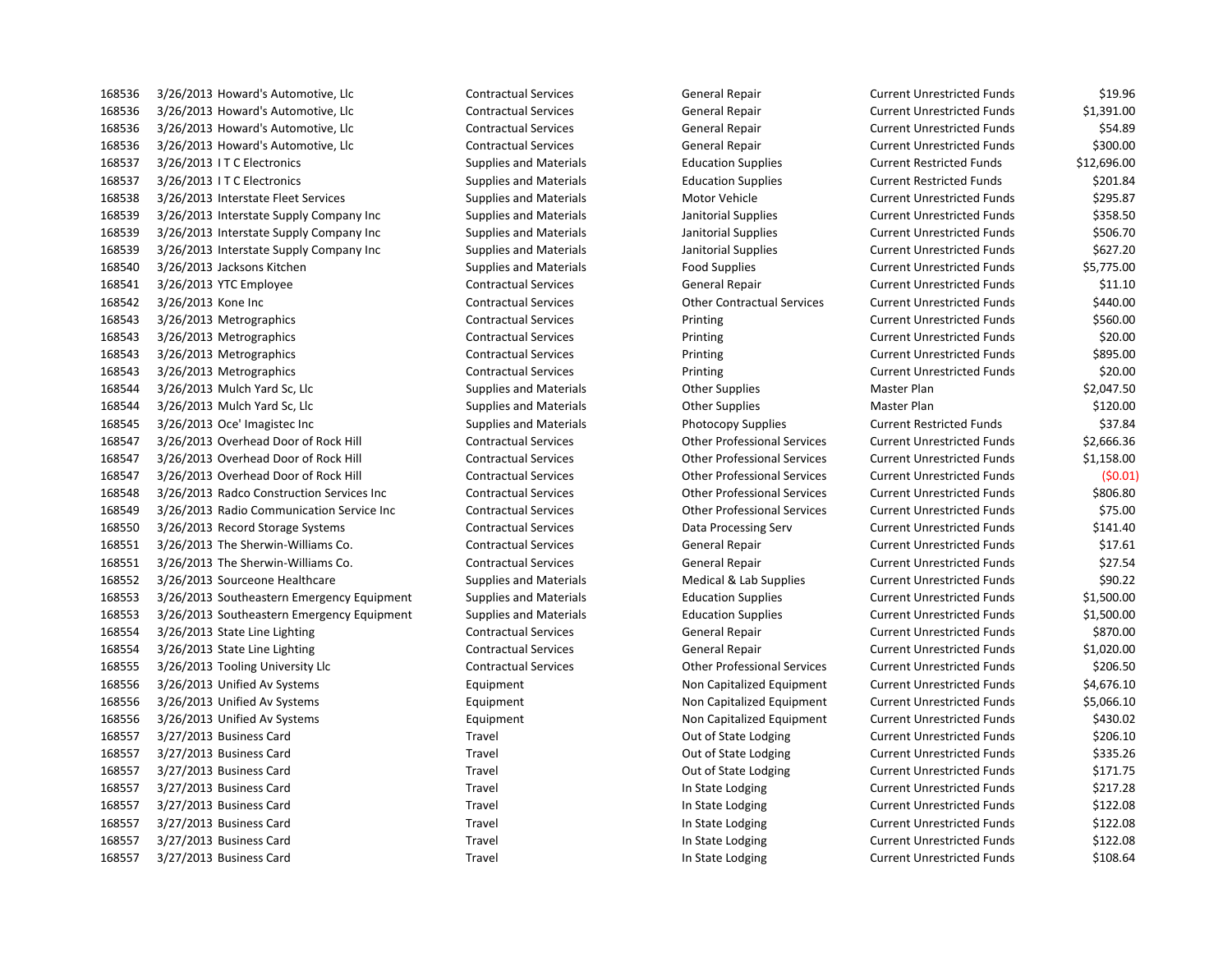3/27/2013 Business Card Travel In State Lodging Current Unrestricted Funds \$308.38 3/27/2013 Business Card Contractual Services Other Contractual Services Current Unrestricted Funds \$606.37 3/27/2013 Business Card Travel Travel Current Unrestricted Funds \$176.79 3/27/2013 Business Card Travel Out of State Lodging Current Unrestricted Funds \$272.44 3/27/2013 Business Card Contractual Services Other Contractual Services Current Unrestricted Funds \$627.32 3/28/2013 American Airlines Travel Out of State Air Trans Current Restricted Funds \$395.10 3/28/2013 American Airlines Travel Out of State Air Trans Current Unrestricted Funds \$432.30 3/28/2013 American Airlines Travel Out of State Air Trans Current Unrestricted Funds \$505.11 3/28/2013 American Airlines Travel Out of State Air Trans Current Unrestricted Funds \$432.30 3/28/2013 American Airlines Travel Out of State Air Trans Current Unrestricted Funds \$462.30 3/28/2013 American Airlines Travel Out of State Air Trans Current Unrestricted Funds \$505.11 168568 3/28/2013 American Airlines Carries Travel Travel Current Current Unrestricted Funds 5480.30 3/28/2013 American Airlines Travel Out of State Air Trans Current Unrestricted Funds \$480.30 3/28/2013 American Airlines Travel Out of State Air Trans Current Unrestricted Funds \$505.11 3/28/2013 American Airlines Travel Out of State Air Trans Current Unrestricted Funds \$505.11 3/28/2013 American Airlines Travel Out of State Air Trans Current Unrestricted Funds \$486.30 3/28/2013 American Airlines Travel Out of State Air Trans Current Unrestricted Funds \$480.30 3/28/2013 Barnes and Noble College Bookstore Current Liabilities A/P Student Barnes & Noble Current Unrestricted Funds \$731,779.25 3/28/2013 Barnes and Noble College Bookstore Current Liabilities A/P Student Barnes & Noble Current Unrestricted Funds \$11,723.80 3/28/2013 Barnes and Noble College Bookstore Current Liabilities A/P Student Barnes & Noble Current Unrestricted Funds \$19,908.06 3/28/2013 Barnes and Noble College Bookstore Current Liabilities A/P Student Barnes & Noble Current Unrestricted Funds \$88.50 3/28/2013 Chester Rental Uniform Supplies and Materials Clothing Supplies Current Unrestricted Funds \$48.72 3/28/2013 Chester Rental Uniform Current Liabilities Uniform Current Unrestricted Funds \$48.72 3/28/2013 Commission on Accred of Allied Heal Travel Out of State Registration Fees Current Unrestricted Funds \$295.00 3/28/2013 Nat'l Institute for Staff and Organ Travel Out of State Registration Fees Current Unrestricted Funds \$495.00 3/28/2013 Nat'l Institute for Staff and Organ Travel Out of State Registration Fees Current Unrestricted Funds \$495.00 3/28/2013 S C Dept of Health & Environmental Fixed Charges Dues & Membership Fees Current Unrestricted Funds \$125.00 168575 3/28/2013 S. C. Energy Office Non Current Liabilities Notes Payable - Current Current Unrestricted Funds \$24,509.16 168576 3/28/2013 Standard Insurance Co Benefits Benefits Social Security Current Unrestricted Funds \$178.85 3/29/2013 Melanie Rowe Catering Supplies and Materials Food Supplies Current Unrestricted Funds \$1,845.30 3/29/2013 Melanie Rowe Catering Supplies and Materials Food Supplies Current Unrestricted Funds \$13,099.54 3/29/2013 Melanie Rowe Catering Supplies and Materials Food Supplies Current Unrestricted Funds \$5,552.00 168577 3/29/2013 Melanie Rowe Catering Supplies and Materials Food Supplies Food Supplies Current Unrestricted Funds \$300.43 3/29/2013 Melanie Rowe Catering Supplies and Materials Food Supplies Current Unrestricted Funds \$4,092.00 E0004630 3/8/2013 YTC Employee Travel Travel Travel Out of State Meals Current Unrestricted Funds \$18.00 E0004631 3/8/2013 YTC Employee Travel Travel Travel In State Lodging Current Unrestricted Funds \$110.88 E0004631 3/8/2013 YTC Employee Travel Travel Travel In State Meals Current Unrestricted Funds \$19.00 E0004687 3/11/2013 YTC Employee Travel Travel Travel Out of State Meals Current Unrestricted Funds \$16.57 E0004698 3/13/2013 YTC Employee Travel Travel Travel In State Priv Auto Current Unrestricted Funds \$80.23 E0004699 3/13/2013 YTC Employee Travel Travel Travel In State Priv Auto Current Unrestricted Funds \$63.51 E0004699 3/13/2013 YTC Employee Travel Travel Travel In State Priv Auto Current Unrestricted Funds \$50.96 E0004702 3/14/2013 YTC Employee Travel Travel Travel In State Priv Auto Current Unrestricted Funds \$23.68 E0004703 3/14/2013 YTC Employee Travel Travel Travel In State Priv Auto Current Unrestricted Funds \$618.72 E0004704 3/14/2013 YTC Employee Travel Travel Travel Travel Travel Travel Current Unrestricted Funds \$112.48 E0004705 3/14/2013 YTC Employee Travel Travel Travel In State Priv Auto Current Unrestricted Funds \$133.99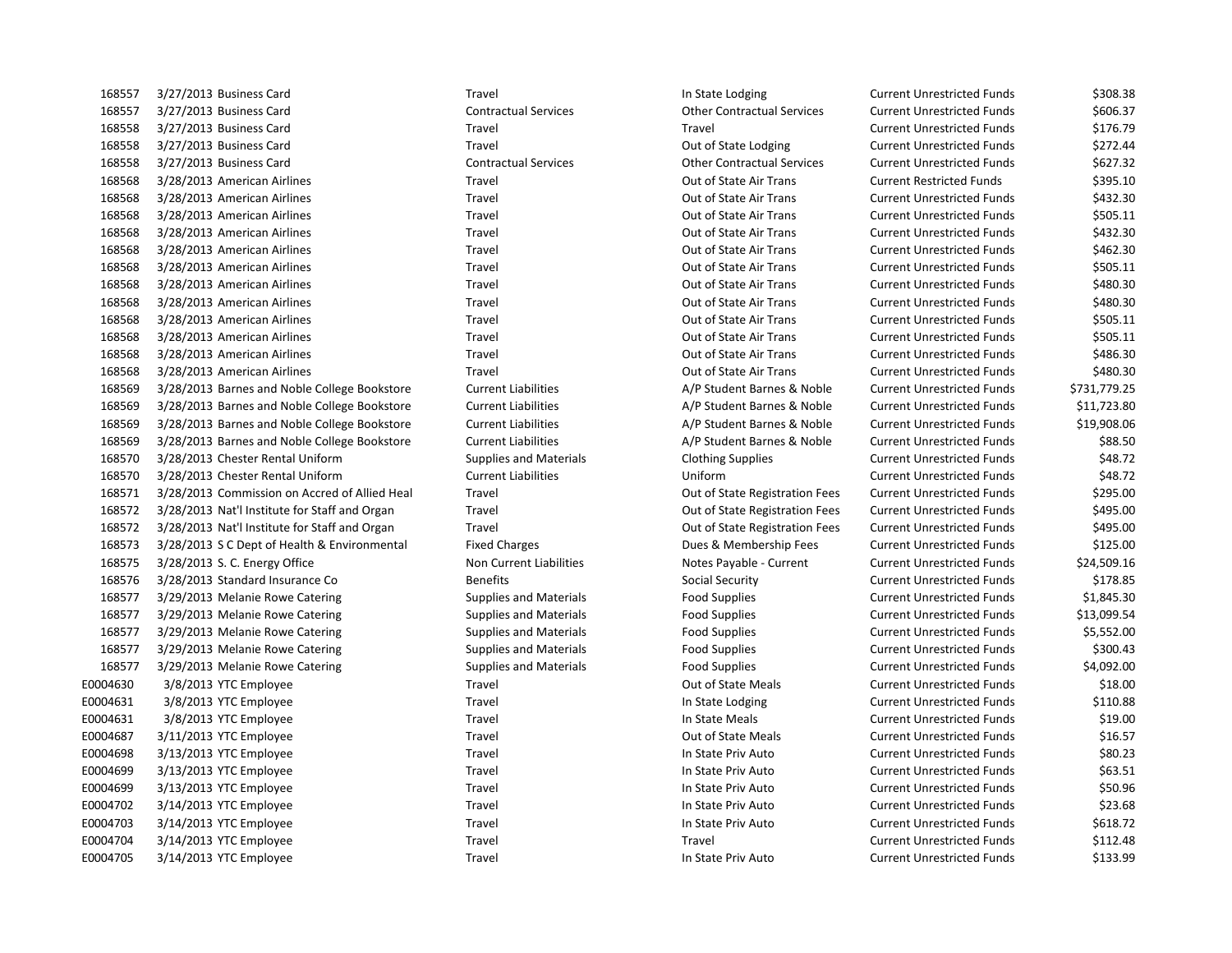| E0004705 | 3/14/2013 YTC Employee     | Travel                      | In State Priv Auto                   | <b>Current Restricted Funds</b>   | \$153.00 |
|----------|----------------------------|-----------------------------|--------------------------------------|-----------------------------------|----------|
| E0004707 | 3/15/2013 YTC Employee     | Travel                      | In State Priv Auto                   | <b>Current Restricted Funds</b>   | \$100.52 |
| E0004708 | 3/15/2013 YTC Employee     | Travel                      | In State Priv Auto                   | <b>Current Unrestricted Funds</b> | \$242.24 |
| E0004709 | 3/15/2013 YTC Employee     | <b>Contractual Services</b> | <b>Education &amp; Training Serv</b> | <b>Current Unrestricted Funds</b> | \$975.00 |
| E0004711 | 3/15/2013 YTC Employee     | Travel                      | In State Priv Auto                   | <b>Current Unrestricted Funds</b> | \$100.00 |
| E0004712 | 3/15/2013 Charles Robinson | <b>Contractual Services</b> | Non State Employee Travel            | <b>Current Unrestricted Funds</b> | \$79.10  |
| E0004713 | 3/15/2013 YTC Employee     | Travel                      | In State Priv Auto                   | <b>Current Unrestricted Funds</b> | \$77.63  |
| E0004713 | 3/15/2013 YTC Employee     | Travel                      | Non Deductible Meals                 | <b>Current Unrestricted Funds</b> | \$7.00   |
| E0004714 | 3/15/2013 YTC Employee     | Travel                      | In State Priv Auto                   | <b>Current Unrestricted Funds</b> | \$190.80 |
| E0004714 | 3/15/2013 YTC Employee     | Travel                      | In State Meals                       | <b>Current Unrestricted Funds</b> | \$69.00  |
| E0004715 | 3/18/2013 YTC Employee     | Travel                      | In State Priv Auto                   | <b>Current Unrestricted Funds</b> | \$59.87  |
| E0004716 | 3/18/2013 YTC Employee     | Travel                      | In State Priv Auto                   | <b>Current Unrestricted Funds</b> | \$98.32  |
| E0004717 | 3/18/2013 YTC Employee     | Travel                      | In State Priv Auto                   | <b>Current Unrestricted Funds</b> | \$81.00  |
| E0004718 | 3/18/2013 YTC Employee     | Travel                      | In State Priv Auto                   | <b>Current Unrestricted Funds</b> | \$8.88   |
| E0004719 | 3/18/2013 YTC Employee     | Travel                      | In State Meals                       | <b>Current Unrestricted Funds</b> | \$44.00  |
| E0004720 | 3/18/2013 YTC Employee     | Travel                      | In State Priv Auto                   | <b>Current Unrestricted Funds</b> | \$53.51  |
| E0004721 | 3/18/2013 YTC Employee     | Travel                      | In State Priv Auto                   | <b>Current Unrestricted Funds</b> | \$100.00 |
| E0004722 | 3/18/2013 YTC Employee     | Travel                      | In State Priv Auto                   | <b>Current Unrestricted Funds</b> | \$20.34  |
| E0004723 | 3/18/2013 YTC Employee     | Travel                      | In State Priv Auto                   | <b>Current Unrestricted Funds</b> | \$100.00 |
| E0004724 | 3/18/2013 YTC Employee     | Travel                      | In State Priv Auto                   | <b>Current Unrestricted Funds</b> | \$100.00 |
| E0004725 | 3/18/2013 YTC Employee     | Travel                      | In State Priv Auto                   | <b>Current Unrestricted Funds</b> | \$135.04 |
| E0004726 | 3/18/2013 YTC Employee     | Travel                      | Out of State Priv Auto               | <b>Current Unrestricted Funds</b> | \$18.96  |
| E0004727 | 3/18/2013 YTC Employee     | Travel                      | In State Priv Auto                   | <b>Current Unrestricted Funds</b> | \$78.54  |
| E0004728 | 3/18/2013 YTC Employee     | Travel                      | Out of State Priv Auto               | <b>Current Unrestricted Funds</b> | \$17.69  |
| E0004728 | 3/18/2013 YTC Employee     | Travel                      | Out of State Meals                   | <b>Current Unrestricted Funds</b> | \$9.00   |
| E0004729 | 3/18/2013 YTC Employee     | Travel                      | In State Meals                       | <b>Current Unrestricted Funds</b> | \$37.00  |
| E0004730 | 3/18/2013 YTC Employee     | Travel                      | In State Priv Auto                   | <b>Current Unrestricted Funds</b> | \$175.15 |
| E0004731 | 3/18/2013 YTC Employee     | Travel                      | In State Meals                       | <b>Current Unrestricted Funds</b> | \$37.00  |
| E0004732 | 3/18/2013 YTC Employee     | Travel                      | In State Meals                       | <b>Current Unrestricted Funds</b> | \$25.00  |
| E0004733 | 3/19/2013 YTC Employee     | Travel                      | In State Priv Auto                   | <b>Current Unrestricted Funds</b> | \$242.24 |
| E0004733 | 3/19/2013 YTC Employee     | Travel                      | In State Lodging                     | <b>Current Unrestricted Funds</b> | \$332.64 |
| E0004733 | 3/19/2013 YTC Employee     | Travel                      | In State Meals                       | <b>Current Unrestricted Funds</b> | \$50.00  |
| E0004734 | 3/19/2013 YTC Employee     | Travel                      | In State Priv Auto                   | <b>Current Unrestricted Funds</b> | \$89.27  |
| E0004734 | 3/19/2013 YTC Employee     | Travel                      | Non Deductible Meals                 | <b>Current Unrestricted Funds</b> | \$7.00   |
| E0004736 | 3/20/2013 YTC Employee     | Travel                      | Out of State Meals                   | <b>Current Unrestricted Funds</b> | \$34.00  |
| E0004737 | 3/20/2013 YTC Employee     | Travel                      | Out of State Meals                   | <b>Current Unrestricted Funds</b> | \$34.00  |
| E0004738 | 3/20/2013 YTC Employee     | Travel                      | In State Priv Auto                   | <b>Current Unrestricted Funds</b> | \$100.00 |
| E0004739 | 3/20/2013 YTC Employee     | Travel                      | Out of State Air Trans               | <b>Current Unrestricted Funds</b> | \$318.10 |
| E0004739 | 3/20/2013 YTC Employee     | Travel                      | Out of State Priv Auto               | <b>Current Unrestricted Funds</b> | \$31.50  |
| E0004739 | 3/20/2013 YTC Employee     | Travel                      | Out of State Meals                   | <b>Current Unrestricted Funds</b> | \$64.00  |
| E0004740 | 3/20/2013 YTC Employee     | Travel                      | In State Priv Auto                   | <b>Current Unrestricted Funds</b> | \$239.10 |
| E0004740 | 3/20/2013 YTC Employee     | Travel                      | In State Lodging                     | <b>Current Unrestricted Funds</b> | \$255.57 |
| E0004740 | 3/20/2013 YTC Employee     | Travel                      | In State Meals                       | <b>Current Unrestricted Funds</b> | \$25.00  |
| E0004740 | 3/20/2013 YTC Employee     | Travel                      | In State Misc Travel Exp             | <b>Current Unrestricted Funds</b> | \$19.42  |
| E0004741 | 3/20/2013 YTC Employee     | Travel                      | In State Priv Auto                   | <b>Current Unrestricted Funds</b> | \$207.92 |
|          |                            |                             |                                      |                                   |          |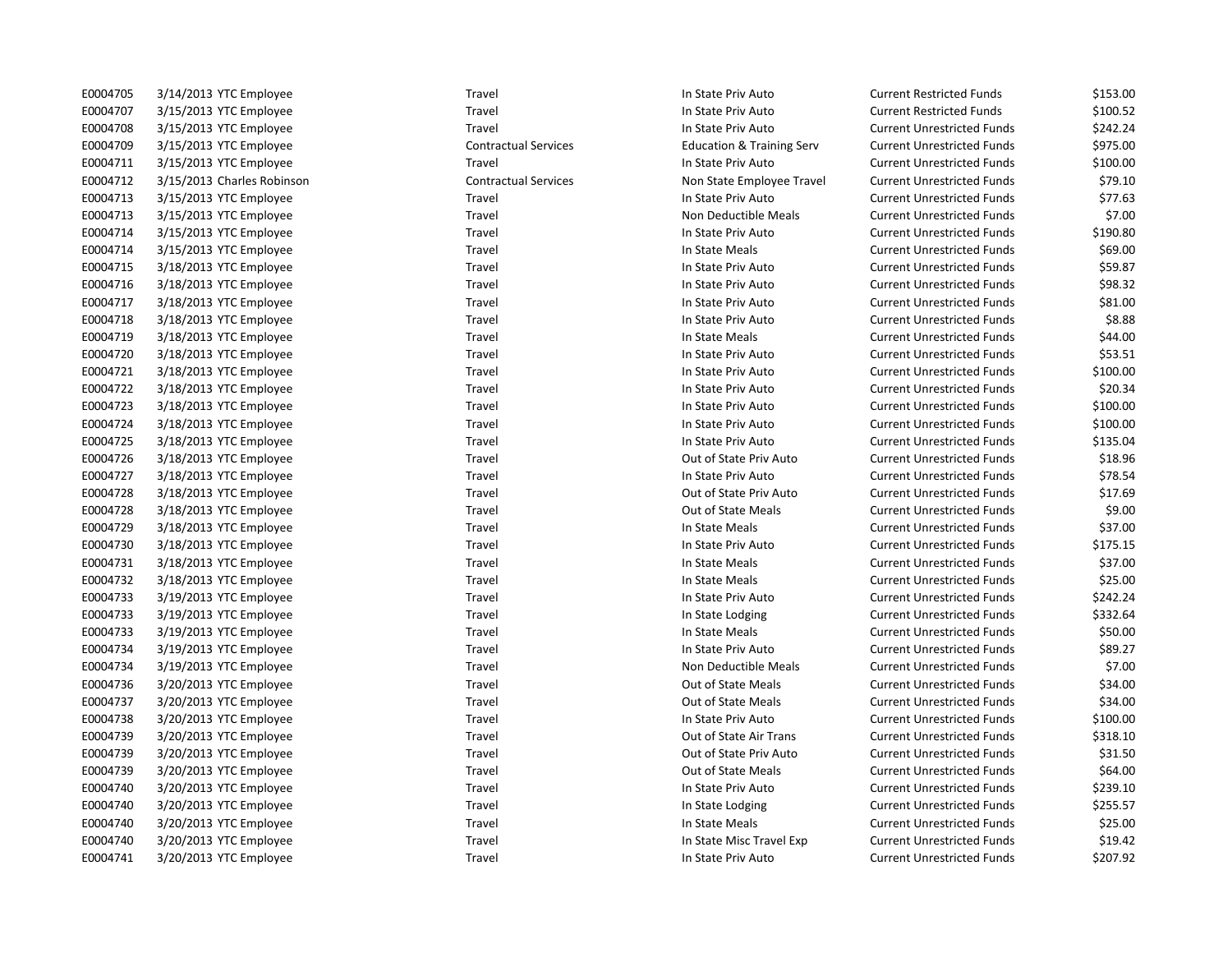| E0004741 | 3/20/2013 YTC Employee | Travel | In State Lodging          | <b>Current Unrestricted Funds</b> | \$317.70 |
|----------|------------------------|--------|---------------------------|-----------------------------------|----------|
| E0004741 | 3/20/2013 YTC Employee | Travel | In State Meals            | <b>Current Unrestricted Funds</b> | \$31.00  |
| E0004741 | 3/20/2013 YTC Employee | Travel | In State Misc Travel Exp  | <b>Current Unrestricted Funds</b> | \$28.00  |
| E0004742 | 3/20/2013 YTC Employee | Travel | In State Priv Auto        | <b>Current Unrestricted Funds</b> | \$242.27 |
| E0004742 | 3/20/2013 YTC Employee | Travel | In State Lodging          | <b>Current Unrestricted Funds</b> | \$110.88 |
| E0004742 | 3/20/2013 YTC Employee | Travel | In State Meals            | <b>Current Unrestricted Funds</b> | \$9.93   |
| E0004744 | 3/22/2013 YTC Employee | Travel | Out of State Meals        | <b>Current Unrestricted Funds</b> | \$18.00  |
| E0004746 | 3/22/2013 YTC Employee | Travel | In State Priv Auto        | <b>Current Unrestricted Funds</b> | \$242.24 |
| E0004746 | 3/22/2013 YTC Employee | Travel | In State Lodging          | <b>Current Unrestricted Funds</b> | \$368.43 |
| E0004746 | 3/22/2013 YTC Employee | Travel | In State Misc Travel Exp  | <b>Current Unrestricted Funds</b> | \$29.13  |
| E0004746 | 3/22/2013 YTC Employee | Travel | In State Meals            | <b>Current Unrestricted Funds</b> | \$69.00  |
| E0004747 | 3/22/2013 YTC Employee | Travel | Out of State Meals        | <b>Current Unrestricted Funds</b> | \$18.00  |
| E0004748 | 3/22/2013 YTC Employee | Travel | In State Priv Auto        | <b>Current Unrestricted Funds</b> | \$100.00 |
| E0004749 | 3/22/2013 YTC Employee | Travel | Out of State Meals        | <b>Current Unrestricted Funds</b> | \$141.00 |
| E0004750 | 3/22/2013 YTC Employee | Travel | <b>Out of State Meals</b> | <b>Current Unrestricted Funds</b> | \$141.00 |
| E0004750 | 3/22/2013 YTC Employee | Travel | Out of State Priv Auto    | <b>Current Unrestricted Funds</b> | \$601.34 |
| E0004751 | 3/26/2013 YTC Employee | Travel | In State Priv Auto        | <b>Current Unrestricted Funds</b> | \$328.71 |
| E0004752 | 3/26/2013 YTC Employee | Travel | Out of State Priv Auto    | <b>Current Unrestricted Funds</b> | \$100.00 |
| E0004752 | 3/26/2013 YTC Employee | Travel | In State Priv Auto        | <b>Current Unrestricted Funds</b> | \$102.41 |
| E0004752 | 3/26/2013 YTC Employee | Travel | In State Lodging          | <b>Current Unrestricted Funds</b> | \$110.88 |
| E0004752 | 3/26/2013 YTC Employee | Travel | In State Misc Travel Exp  | <b>Current Unrestricted Funds</b> | \$9.71   |
| E0004752 | 3/26/2013 YTC Employee | Travel | In State Meals            | <b>Current Unrestricted Funds</b> | \$7.00   |
| E0004753 | 3/26/2013 YTC Employee | Travel | In State Priv Auto        | <b>Current Unrestricted Funds</b> | \$96.05  |
| E0004754 | 3/26/2013 YTC Employee | Travel | In State Priv Auto        | <b>Current Unrestricted Funds</b> | \$378.74 |
| E0004755 | 3/26/2013 YTC Employee | Travel | In State Priv Auto        | <b>Current Unrestricted Funds</b> | \$81.36  |
| E0004756 | 3/26/2013 YTC Employee | Travel | Out of State Priv Auto    | <b>Current Unrestricted Funds</b> | \$233.00 |
| E0004757 | 3/26/2013 YTC Employee | Travel | In State Priv Auto        | <b>Current Unrestricted Funds</b> | \$88.99  |
| E0004758 | 3/26/2013 YTC Employee | Travel | In State Priv Auto        | <b>Current Unrestricted Funds</b> | \$280.79 |
| E0004758 | 3/26/2013 YTC Employee | Travel | In State Meals            | <b>Current Unrestricted Funds</b> | \$119.00 |
| E0004759 | 3/26/2013 YTC Employee | Travel | In State Priv Auto        | <b>Current Unrestricted Funds</b> | \$306.36 |
| E0004760 | 3/26/2013 YTC Employee | Travel | In State Priv Auto        | <b>Current Unrestricted Funds</b> | \$176.34 |
| E0004760 | 3/26/2013 YTC Employee | Travel | In State Priv Auto        | <b>Current Unrestricted Funds</b> | \$107.00 |
| E0004761 | 3/26/2013 YTC Employee | Travel | In State Priv Auto        | <b>Current Unrestricted Funds</b> | \$23.92  |
| E0004764 | 3/27/2013 YTC Employee | Travel | Out of State Priv Auto    | <b>Current Unrestricted Funds</b> | \$37.74  |
| E0004765 | 3/27/2013 YTC Employee | Travel | Out of State Priv Auto    | <b>Current Unrestricted Funds</b> | \$18.96  |
| E0004766 | 3/27/2013 YTC Employee | Travel | Non Deductible Meals      | <b>Current Unrestricted Funds</b> | \$7.00   |
| E0004766 | 3/27/2013 YTC Employee | Travel | In State Priv Auto        | <b>Current Unrestricted Funds</b> | \$79.25  |
| E0004767 | 3/27/2013 YTC Employee | Travel | In State Priv Auto        | <b>Current Unrestricted Funds</b> | \$81.36  |
| E0004767 | 3/27/2013 YTC Employee | Travel | Non Deductible Meals      | <b>Current Unrestricted Funds</b> | \$6.96   |
| E0004768 | 3/27/2013 YTC Employee | Travel | In State Priv Auto        | <b>Current Unrestricted Funds</b> | \$80.44  |
| E0004768 | 3/27/2013 YTC Employee | Travel | Out of State Priv Auto    | <b>Current Unrestricted Funds</b> | \$90.40  |
| E0004768 | 3/27/2013 YTC Employee | Travel | Out of State Meals        | <b>Current Unrestricted Funds</b> | \$18.00  |
| E0004769 | 3/28/2013 YTC Employee | Travel | Out of State Priv Auto    | <b>Current Unrestricted Funds</b> | \$25.00  |
| E0004769 | 3/28/2013 YTC Employee | Travel | Out of State Meals        | <b>Current Unrestricted Funds</b> | \$82.00  |
| E0004770 | 3/28/2013 YTC Employee | Travel | In State Meals            | <b>Current Unrestricted Funds</b> | \$19.00  |
|          |                        |        |                           |                                   |          |